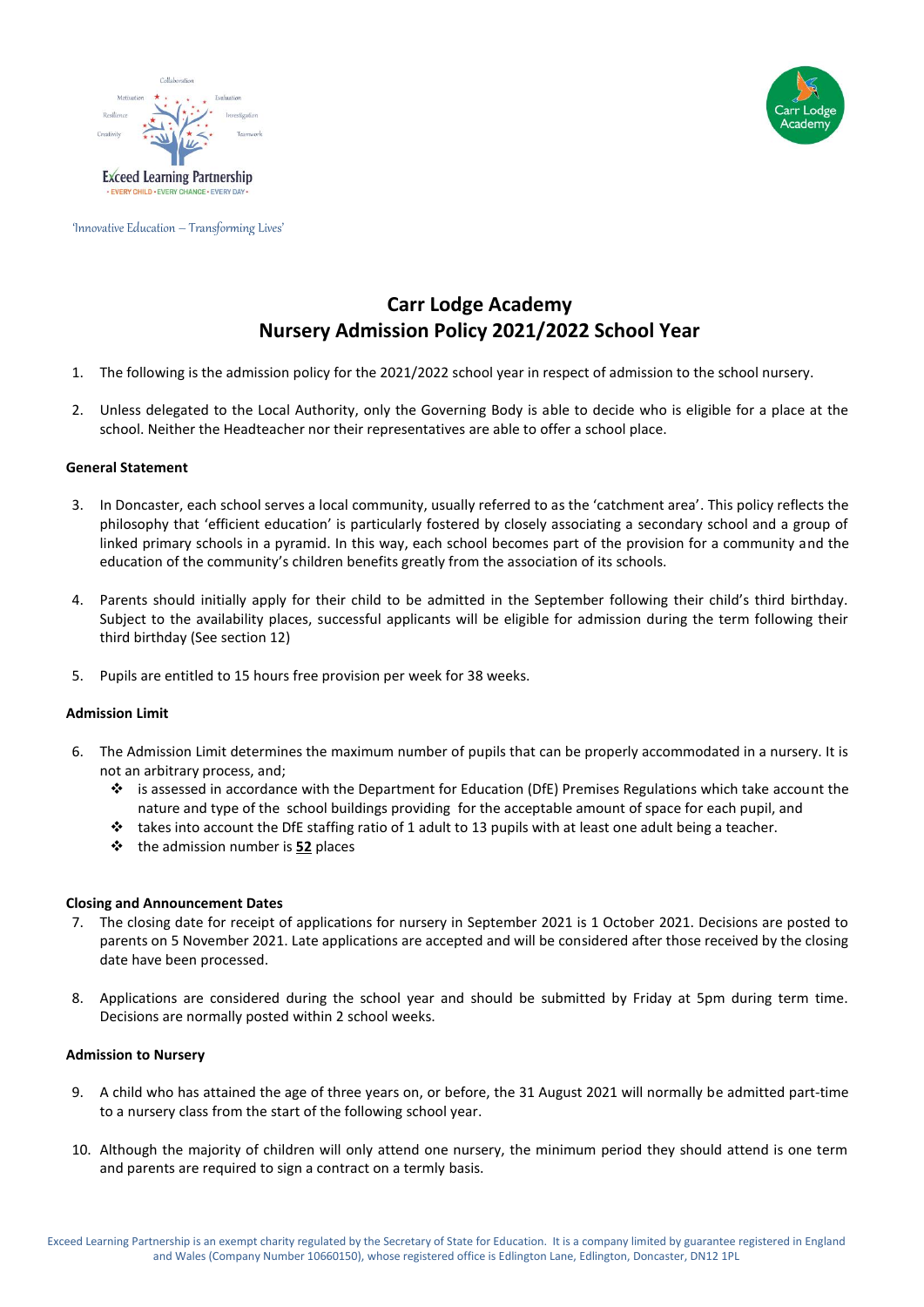



#### 'Innovative Education – Transforming Lives'

11. Only in exceptional circumstances will a pupil be allowed to transfer between schools during a term i.e. where they change their address or there is a change in the child care arrangements.

### **Early Admission**

- 12. Once a pupil has secured a place for September admission, if places are available children may be admitted earlier. Those places will be offered by the school in criteria order as follows;
	- a) Children born in the Autumn Term may be able to start in the Spring Term.
	- b) Children born in the Spring Term may be able to start in the Summer Term.

If a child attends a nursery 'early', they will normally continue into the nursery in the following September unless there has been a change of address or there is a change in child care arrangements.

## **Allocation of Places and Admission Criteria**

13. This section outlines the criteria to be used to decide upon eligibility for a place where the number of applications exceeds the admission limit.

Having regard to a pupil with an Education Health and Care Plan naming the school in their statement, the criteria for allocating places is listed below in order od priority:

- a) Looked After Children or All Previously Looked After Childreni
- b) Children who are ordinarily residentii in the catchment area of the school.

For the purposes of applications received by the closing date, a catchment area school will be determined in relation to the address at which the pupil is ordinarily resident on the closing date. A child's place on a waiting list is reviewed once the parent has confirmed that the pupil is resident at a different address.

c) Doncaster Children, living within the same family unit (eg stepchildren) who are attending the school at the point of application (excluding nursery).

- d) Doncaster children who live in the catchment area of a school without a nursery.
- e) Doncaster children who live in the catchment area of a school with a nursery.
- f) Children not resident in Doncaster.

If, in any category, there are more children than places available, places will then be determined by reference to order of birth, eldest first.

If there are any children with identical dates of birth, the child living nearest to the school will be offered the place. The distance is measured in a straight line from the point of the front entrance of the pupil's home, to the entrance nearest to the reception point of the school building. In the case of split site schools, it shall be the entrance nearest to the reception point of the site the pupil attends for the purpose of registration.

#### **Waiting Lists**

- 14. In the event of a parent being refused admission, the child's name will be placed on a waiting list for the nursery. Waiting lists are held all year in criteria order and by date of birth within criteria (eldest first). If a place becomes available it will be offered first to children of current nursery age and then to any children who may be eligible to be admitted 'early'. No priority will be given to the date of receipt of the application.
- 15. Places will only be allocated from the waiting list when the number of pupils in the nursery falls below the Admission Limit. If a place does become available it will be allocated to the child at the top of the list on the day that the LA receives confirmation of the vacancy.